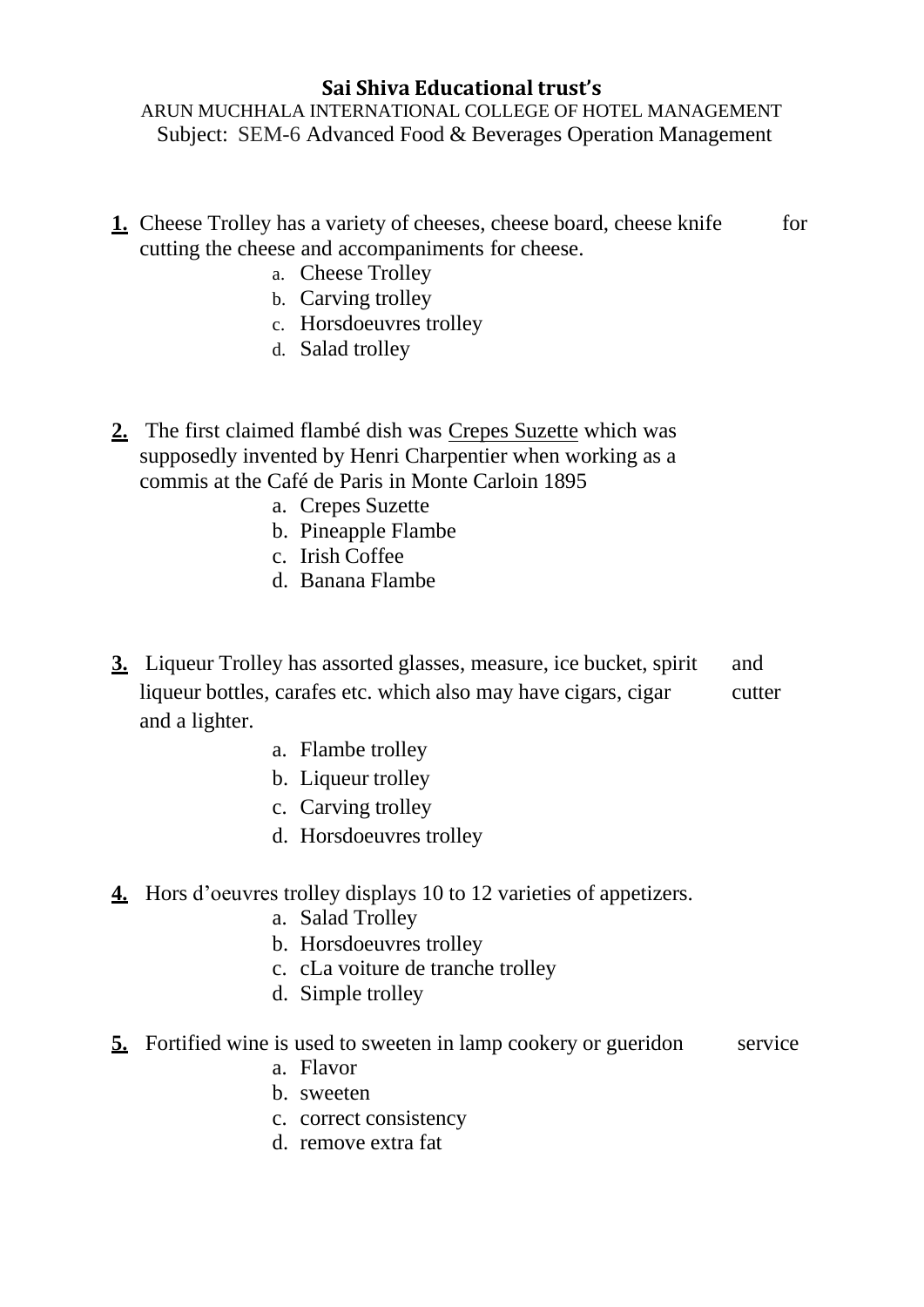- **6.** Cider is used to remove extra fat /grease in lamp cookery or gueridon service
	- a. Sparkling wine
	- b. Fortified wine
	- c. Spirits
	- d. Cider
- **7.** The original meaning of the term guéridonin France was 'a small table with a single central pedestal".
	- a. Flambe
	- b. voiture
	- c. gueridon
	- d. suzette

**8.** Examples of cost orientation are identified in the industry particularly in the welfare sector such as prison catering**,** hospital catering and often for 'in-house' employee cafeterias,

- a. prison catering
- b. restaurant
- c. fast food outlets
- d. hotels
- **9.** A greater reliance on increases in revenue rather than decreases in costs to contribute to the profit levels of the establishment is a characteristic displayed by Market oriented business.
	- a. Market
	- b. cost
	- c. beverage
	- d. food

**10.**The obstacles observed in F&B Control are perishability of the produce, unpredictability of the volume of business, unpredictability of the menu mix, short cycle of catering operations and Departmentalization

- a. perishability of produce
- b. analysis of income and expenditure
- c. establishment and maintenance of standards
- d. prevention of waste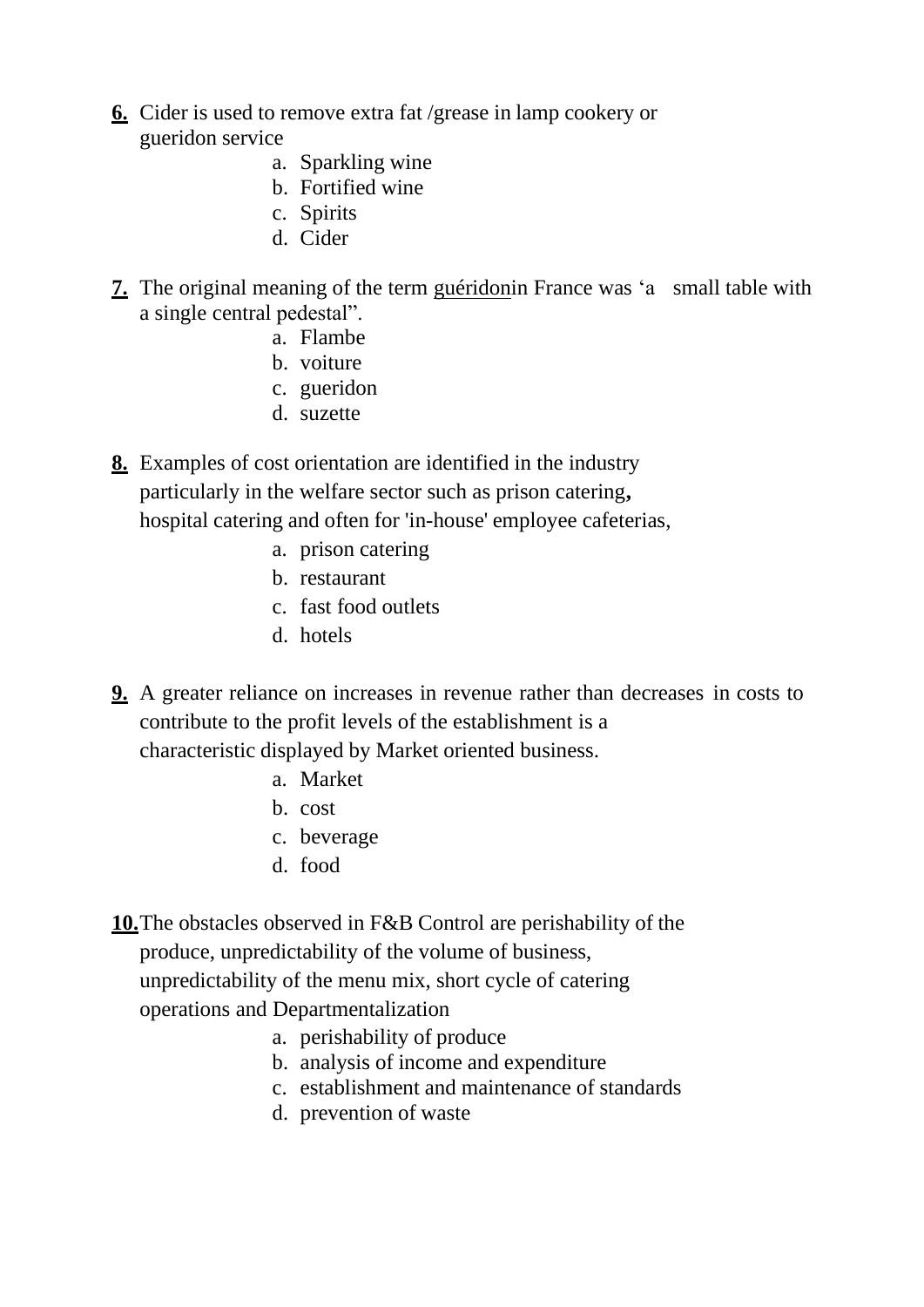**11.**The four management functions: planning, organizing, motivating and controlling, can be translated into the functions of the food and beverage manager.

- a. competition
- b. delegation
- c. planning
- d. evaluating

**12.** The performance of each outlet can then be expressed in terms of the gross profit, net margin and the net profit.

- a. gross profit
- b. net margin
- c. net profit
- d. gross income
- **13.**Mini-bar is a refrigerated cabinet placed inside a guest room for the consumption of the occupant of the room
	- a. Front Bar
	- b. Service bars
	- c. Special Function bars
	- d. Mini-bar

**14.** In front bar, bartenders serve the public face to face and

afford maximum customer interaction between the barman and guest.

- a. service bar
- b. host bar
- c. mini bar
- d. front bar

**15.** Service bar is also called the dispense bar.

- a. host bar
- b. front bar
- c. back bar
- d. service bar

**16.** Sunken bar is a novel architectural concept in which a bar counter is built into the middle of a swimming pool.

- a. Tiki bar
- b. Saloon bar
- c. Wine bar
- d. Sunken bar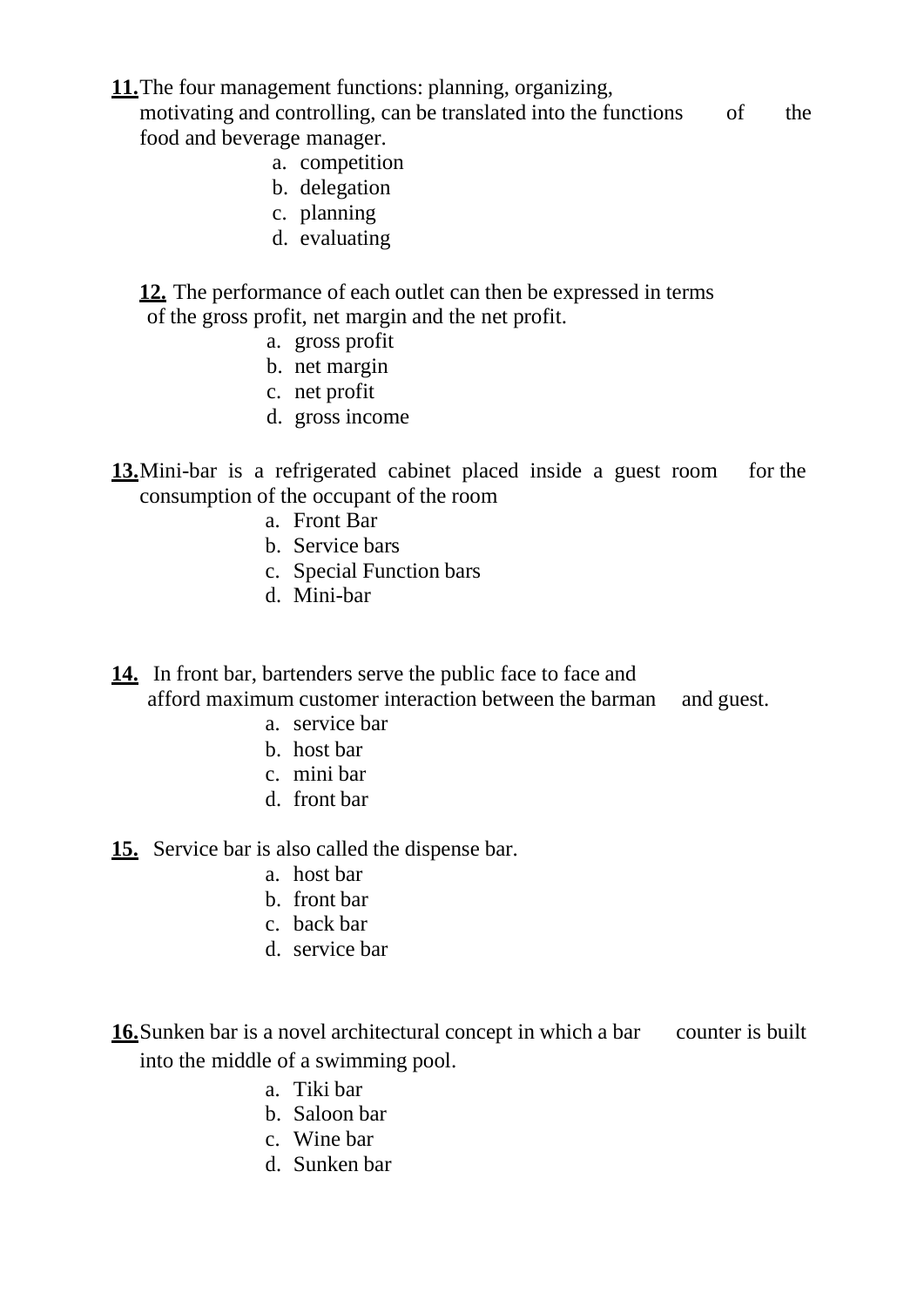- **17.**In open bar the payment for the liquor is actually made prior to the event and prior to the consumption of liquor.
	- a. Jazz bar
	- b. Mini bar
	- c. Sunken bar
	- d. Open bar
- **18.**Crash bars are a make-shift arrangement of trestle tables nested together and dressed up to create a low and open bar counter for the function.
	- a. open bar
	- b. lounge bars
	- c. foyer bars
	- d. crash bar
- **19.**Bin cards are provided for each individual type of beverage held in stock and record all deliveries and issues made, the cards being fixed on the shelves or racks against each beverage
	- a. cellar inward book
	- b. bin cards
	- c. cellar control book
	- d. indent book
- **20.**Purchasing can be defined as 'a function concerned with the search, selection, purchase, receipt, storage and final use of a commodity in accordance with the catering policy of the establishment'
	- a. purchasing
	- b. receiving
	- c. storing
	- d. issuing

**21.**Building method of cocktail is made by pouring the

ingredients one by one in the glass in which it is to be served.

- a. building
- b. stirring
- c. shaking
- d. blending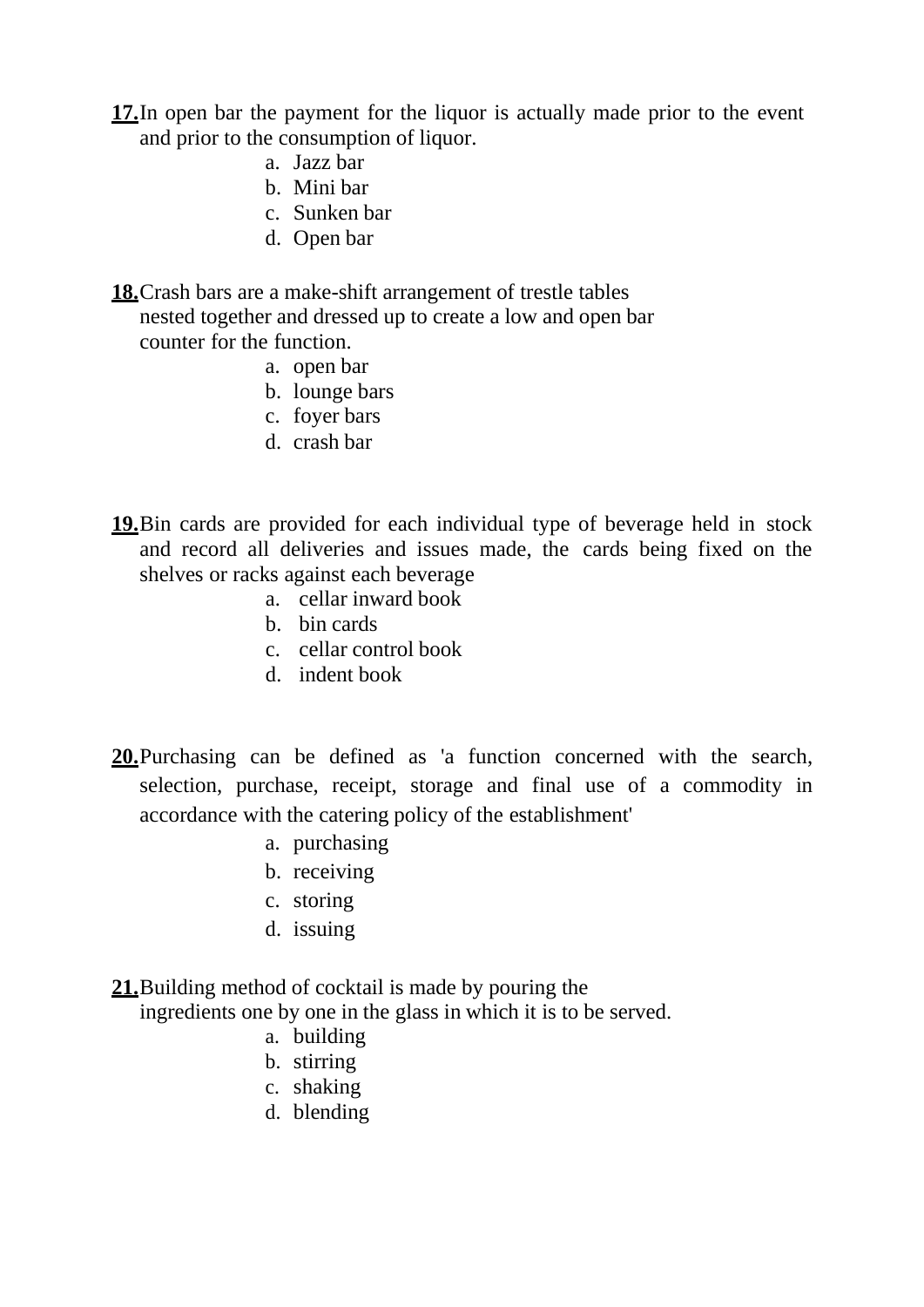**22.** A muddler is a bartender's tool used for muddling

fruits, herbs or spices in order to get the juice and also to release their flavor.

- a. peg measure
- b. wine bottle opener
- c. bar spoon
- d. muddler
- **23** Mint Julep is a whiskey based cocktail.
	- a. whiskey based
	- b. rum based
	- c. gin based
	- d. brandy based
	- **24.** The main storage area for spirits and red wine held at a dry and draught-free temperature of 13°-16°C.
		- a. 13°-16°C
		- b. 10°C
		- c. 6°-8°C
		- d. 25°C
- **25.** The term 'ullage' is used to cover all substandard beverages such as bottles of weeping wines, bottles of wine with faulty corks, unfit barrels of beer, etc., which, whenever possible, would be returned to the supplier for replacement.
	- a. breakage
	- b. ullage
	- c. corkage
	- d. inventory
- **26.** Liqueur is used to flavor used in lamp cookery and flambé work. Or gueridon service.
	- a. flavor
	- b. sweet
	- c. correct consistency
	- d. remove extra fat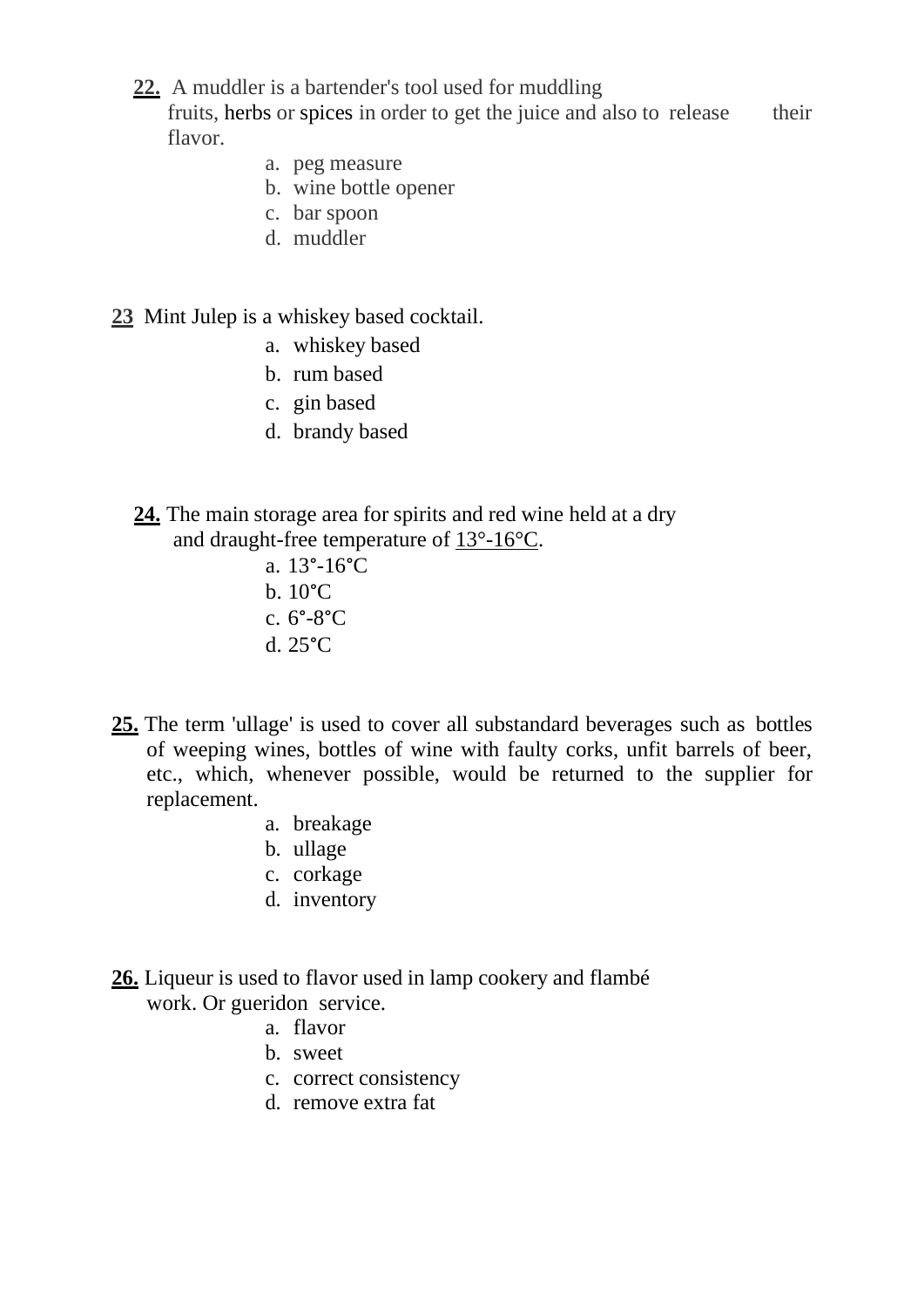- **27.** Cayenne Pepper, Worcestershire sauce, Mustard are condiments are also used in accordance with the dishes to be cooked and the method used in gueridon service
	- a. Mustard
	- b. Tabasco Sauce
	- c. Mayonnaise
	- d. White pepper
- **28.** Syrups are used to sweeten and flavor in lamp cookery or gueridon service
	- a. Color
	- b. sweeten and flavor
	- c. correct consistency
	- d. flambé
- **29.** Sparkling wine is used to color in lamp cookery or gueridon service
	- a. color
	- b. sweet
	- c. correct consistency
	- d. remove extra fat
- **30.** A high percentage of fixed costs, for example rent, rates, management salaries, depreciation of buildings and equipment is a characteristic displayed by Market oriented business.
	- a. Cost
	- b. food
	- c. market
	- d. beverage
- **31.** Examples of cost orientation are identified in the industry particularly in the welfare sector such as prison catering, hospital catering and often for 'in-house' employee cafeterias.
	- a. hospital catering
	- b. restaurant
	- c. fast food outlets
	- d. hotels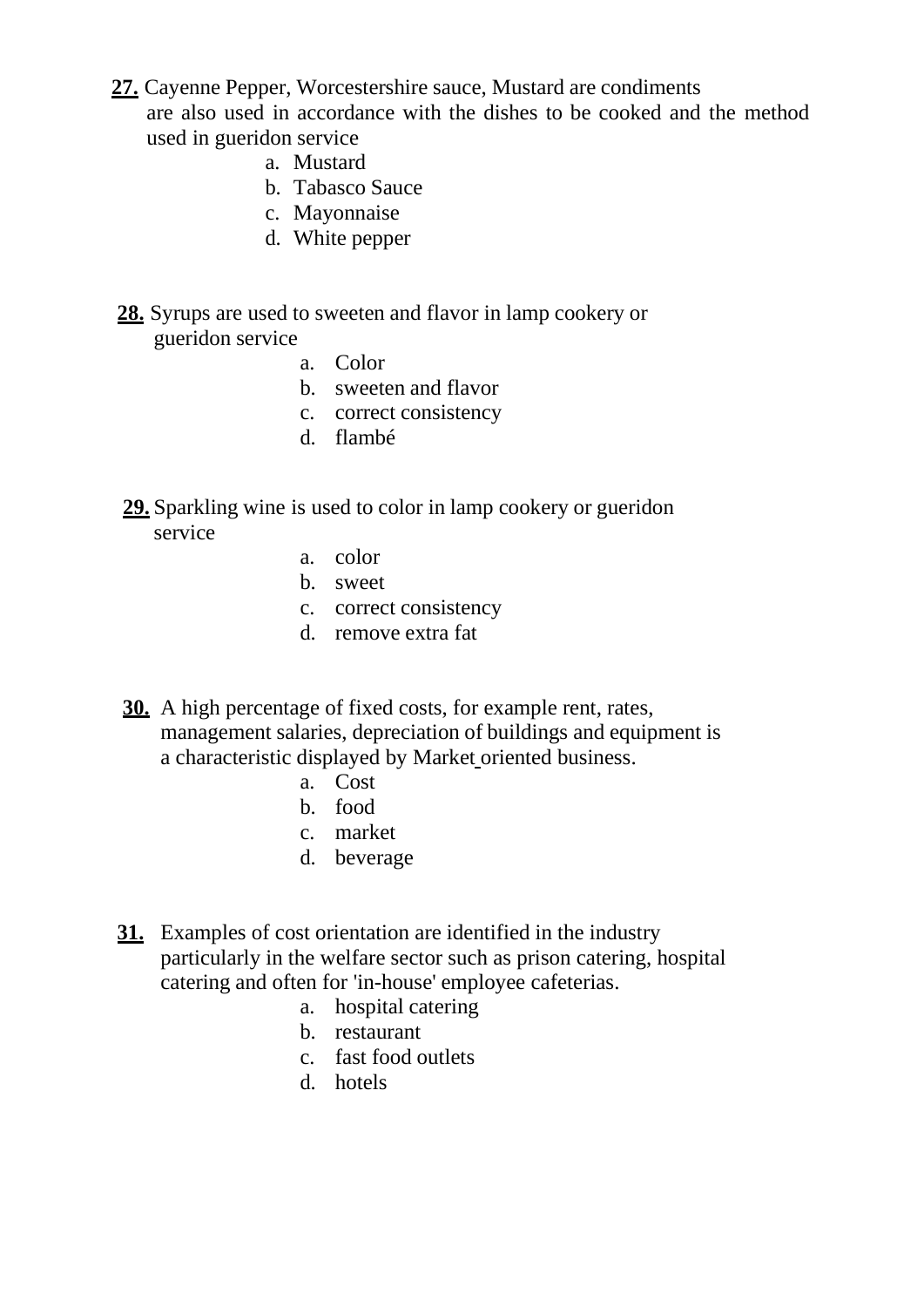- **32.** Market orientation examples are found in the hotels, restaurants, popular and fast-food sectors.
	- a. Hotels
	- b. hospital catering.
	- c. In-house employee cafeterias
	- d. prison catering
- **33.** The performance of each outlet can then be expressed in terms of the gross profit**,** net margin and the net profit.
	- a. gross profit
	- b. net margin
	- c. net profit
	- d. gross income
- **34.** Crash bars and portable bars are stocked and equipped before the event and are cleared after such event.
	- a. Portable bars
	- b. lounge bars
	- c. saloon bar
	- d. tiki bars
- **35.**Classification based on architectural concepts, themes and ambience are lounge bars, sunken bars tiki bars and pubs.
	- a. cocktail bars
	- b. airport bars
	- c. tiki bars
	- d. jazz bars.
- **36.** Ladies (only) bar is a bar that may be patronized only by members of the female sex.
	- a. Meet bars
	- b. gay bar
	- c. ladies (only) bar
	- d. cocktail bar
- **37.** Classification of bars based on the key beverage products served are Wine bar, Tequila bar, beer bars, cocktail bars.
	- a. Wine bar
	- b. front bar
	- c. under bar
	- d. back bar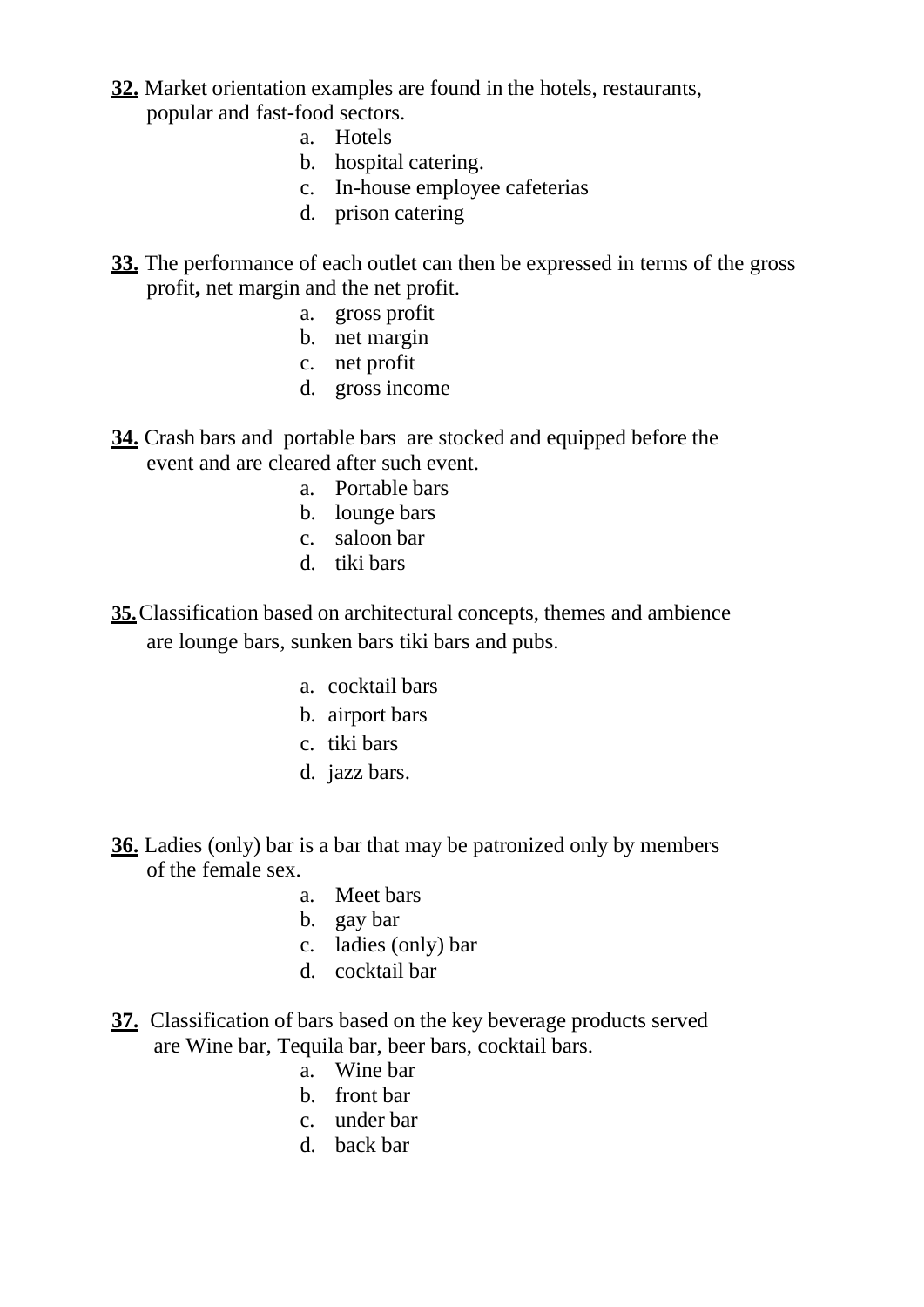**38.** Between The Sheets is brandy based cocktail

- a. Gin based
- b. vodka based
- c. brandy based
- d. whiskey based
- **39.** Hawthorne strainer is used as a pair with cocktail shaker, to strain ice, foam or other substance from the drinks.
	- a. hawthorn strainer
	- b. muddler
	- c. peg measure
	- d. juice container

**40.** Screw Driver is vodka based cocktail.

- a. gin based
- b. vodka based
- c. brandy based
- d. whiskey based
- **41.** Price Performance, quality performance and delivery performance is three main performance criteria which are normally used in a rating system.
	- a. Quantity performance
	- b. response performance
	- c. adaptability performance
	- d. price performance
- **42.** Quality performance is the ability of a supplier to supply the buyer consistently with goods of the desired quality as laid down in the purchasing specification.
	- a. quality performance
	- b. price performance
	- c. delivery performance
	- d. quick performance
- **43.** A tiki bar is an exotic–themed drinking establishment that serves elaborate cocktails, especially [rum-based](http://en.wikipedia.org/wiki/Boat_drinks) mixed drinks such as the ["mai](http://en.wikipedia.org/wiki/Mai_tai) [tai"](http://en.wikipedia.org/wiki/Mai_tai) or "Zombie [cocktail"](http://en.wikipedia.org/wiki/Zombie_cocktail).
	- a. whiskey based
	- b. rum based
	- c. gin based
	- d. vodka based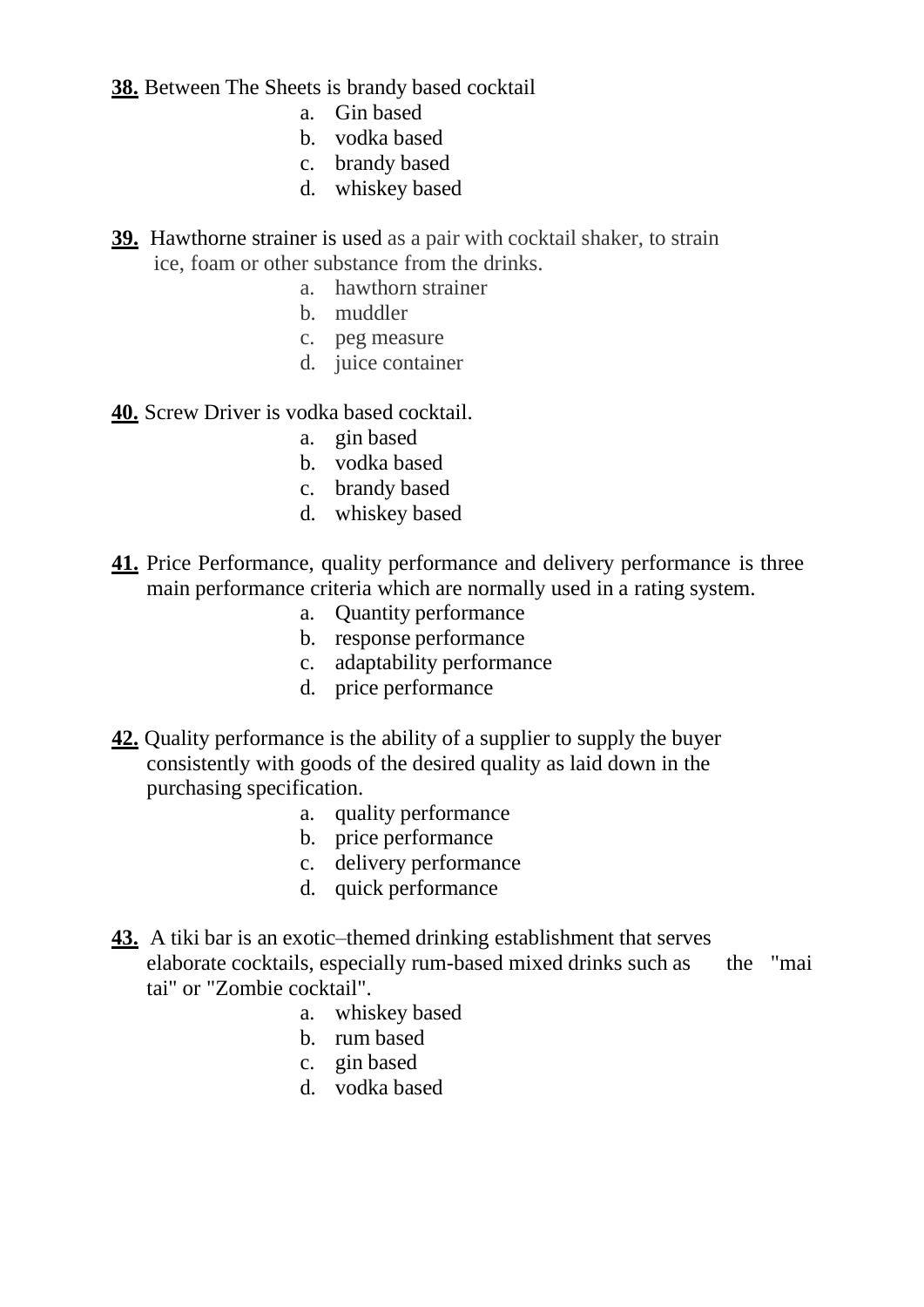**44.** The quality of goods delivered is in accordance with the specification stated on the purchase form is one of the objective of receiving.

- a. purchasing
- b. receiving
- c. storing
- d. issuing
- **45.** Main objective of a food storing is to ensure that an adequate supply of foods for the immediate needs of the establishment are available at all times.
	- a. Storing
	- b. inspecting
	- c. receiving
	- d. indenting
- **46.** To facilitate the purchasing of foodstuffs, particularly perishable items, and ensure appropriate stock levels are maintained is one of the objective of production planning.
	- a. production planning
	- b. receiving
	- c. standard yield
	- d. standard recipe
- **47.** Repetition of cyclic menu is also instrumental in the establishment of standard training procedures, efficient work flows, good utilization of equipment, etc.
	- a. cyclic menu
	- b. ala carte menu
	- c. table dhote menu
	- d. plat du jour menu
- **48.** By using standard recipe accurate food costing can be determined for particular dishes and from this the cost per portion may be calculated.
	- a. standard yield
	- b. standard recipe
	- c. production planning
	- d. standard portion size